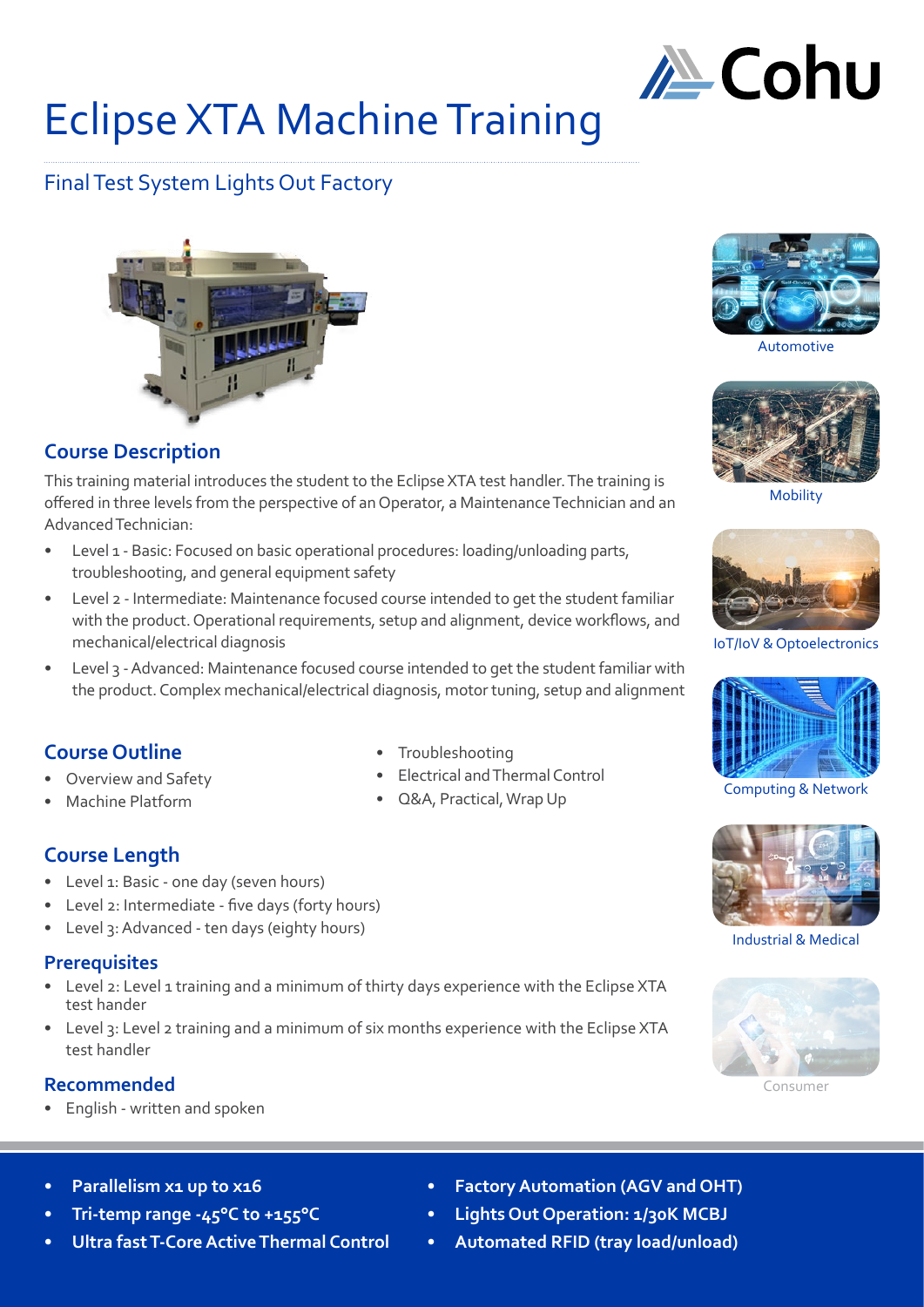

# Exclipse XTA Machine Training

# **Level 1: Basic**

### **Day 1**

### **1 - Overview**

- Handler Overview
- Functional Mechanism Overview

### **2 - Safety**

- EMOs, Light Curtain and Interlocks
- Barriers, Doors and Safety Covers
- Thermal Hazards
- Electrical Hazards

# **3 - Operations and User Interface**

- **Basic System Operations**
- User Interface Screens Use
- Load Lots, Run Devices, Alarms and Recoveries
- Recipe Management and Package Files

### **4 - Q&A**

• Q&A, Test, Wrap Up

# **Level 2: Intermediate**

# **Day 1**

- **1 Overview**
- Handler Overview
- Functional Mechanism Overview

# **2 - Safety**

- EMOs, Light Curtain and Interlocks
- Barriers, Doors and Safety Covers
- Thermal Hazards
- Electrical Hazards

# **3 - System Mechanisms**

- Names, Locations, Functions Automation
- Names, Locations, Functions Options
- Names, Locations, Functions Thermal Hardware
- Connect Facilities and Validate Requirements
- Perform Start Up Shut Down and INIT.

# **Day 2**

# **4 - Operations and User Interface**

- **Basic System Operations**
- User Interface Screens Use
- Load Lots, Run Devices, Alarms and Recoveries
- Recipe Management and Package Files
- Performance System Diagnostics for Motor and IO

### **5 - Shuttle, Soak Placets and TS Mechanical Procedures**

- Kit Change Hardware Removal
- SKL Removal
- Testsite Alignments
- SLK Head Repair Offline
- Install SLK and Post Checks
- TS Kit HW Installation

# **Day 3**

### **6 - IO PnP Mechanical Procedures**

- Floating Lock PnP Head Alignment at Shuttle
- PnP Pitch Verification Align and Teach
- PnP Tray and Shuttle Teaching (3 point cal.)
- PnP Z Base Setup for Pick and Place
- PnP Kit Installation
- Sequential Offset and Adjustments
- **7 Teaching and ACL**
- Test Site Arm Teaching
- Test Site Auto Contactor Learning (ACL)

# **8 - Device Detection Features**

- Input Shuttle Device Out of Pocket HW Intro.
- Input Device Out of Pocket Cal. Adj.
- Output Device Out of Pocket HW Intro.
- Output Device Out of Pocket Cal.

- **Parallelism x1 up to x16**
- **• Tri-temp range -45°C to +155°C**
- **• Ultra fast T-Core Active Thermal Control**
- **• Factory Automation (AGV and OHT)**
- **• Lights Out Operation: 1/30K MCBJ**
- **• Automated RFID (tray load/unload)**